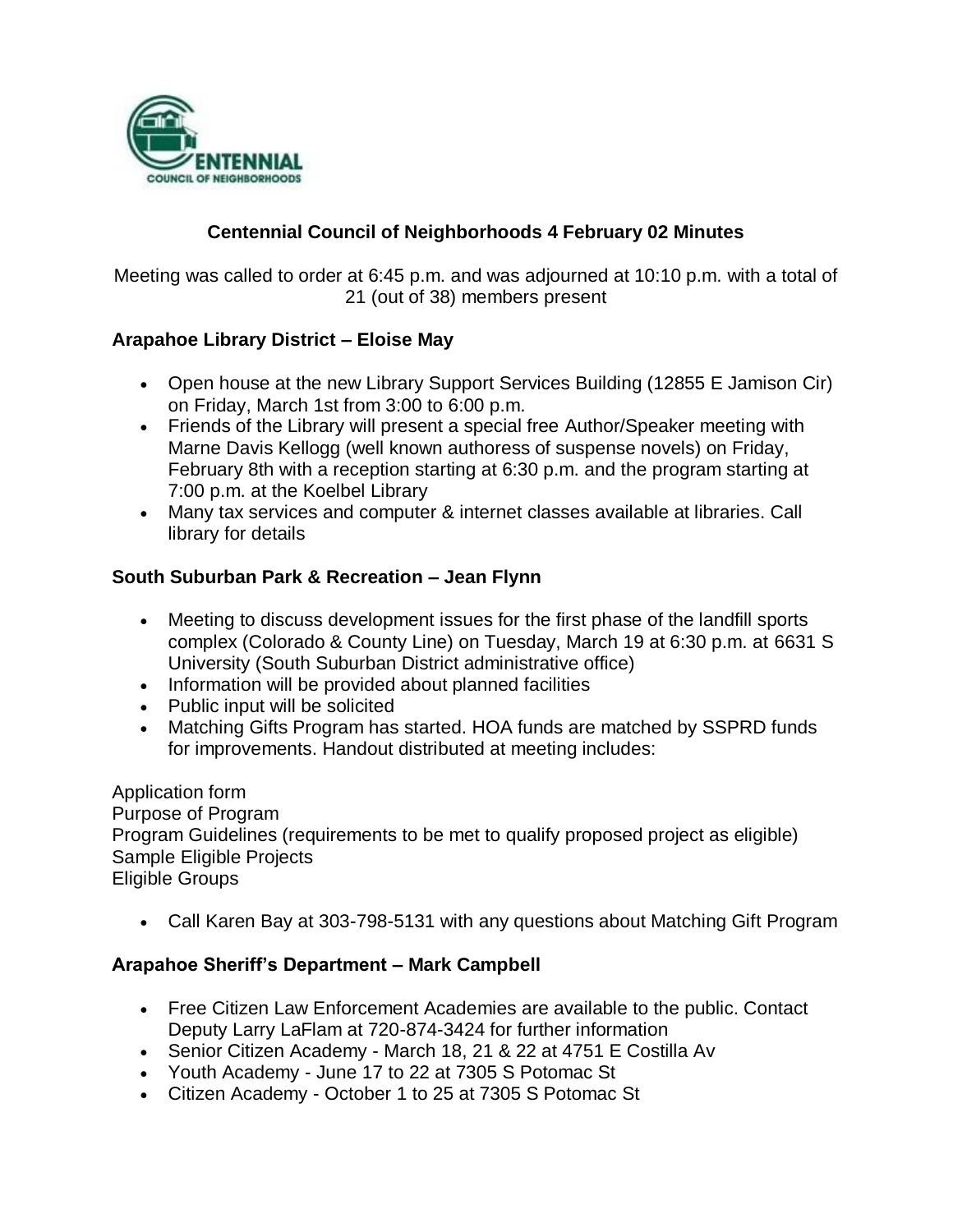- Registration is required
- Deputies have lost their rented office space at the Smoky Hill sub-station due to construction by property owner. Temporary housing will be at 7399 S Tucson Wy
- There is a lack of affordable office space in Smoky Hill area
- When new Sheriff's department building (near Centennial Airport) is complete, the Littleton complex will move into it, with only a west side sub-station remaining at the old location
- Traffic safety deputies designated specifically for Centennial will start Friday, February 8th
- Starting February 8th, traffic tickets and crime reports will be tracked as unincorporated Arapahoe County or City of Centennial
- A proposed informal agreement with the State Patrol and the sheriff's department will allow more cooperation in handling traffic accidents
- Cherry Knolls has had a problem with increased vandalism
- Identity theft is a large problem. Credit cards are being stolen from mailboxes and from homes. A single check and one credit card allow thieves to create a "new ID" within hours
- There will be no change in the level of law enforcement service in the unincorporated county. Biggest change will be in the paperwork reporting where the crime/accident occurred

# **Fire Districts - Jerry Rhodes**

- Roger Parker has been promoted to Fire Marshall for the South Metro Fire **District**
- Agencies across the whole metro area are working in joint exercises to prepare for terrorism, handling of weapons of mass destruction, etc.
- Legal problems are being resolved with moving resources from one area to another to provide mutual aid coverage
- Federal money requested after the 9/11 attacks is starting to come in and is being used to purchase protective equipment and communications equipment. Communications between different agencies is vastly improved

# **City of Centennial – Ward III Councilwoman - Andrea Suhaka**

- Because of copyright problems, Centennial squad cars will not have a "logo" at this time. Plans are to include it at a later date. Cars will have "City of Centennial" printed on them
- New City Manager picked during City Council meeting Monday Feb. 4th. Name to be announced after candidate is notified and accepts.
- There will probably be an "open house" in April at the new City offices on the second floor at 12503 E Euclid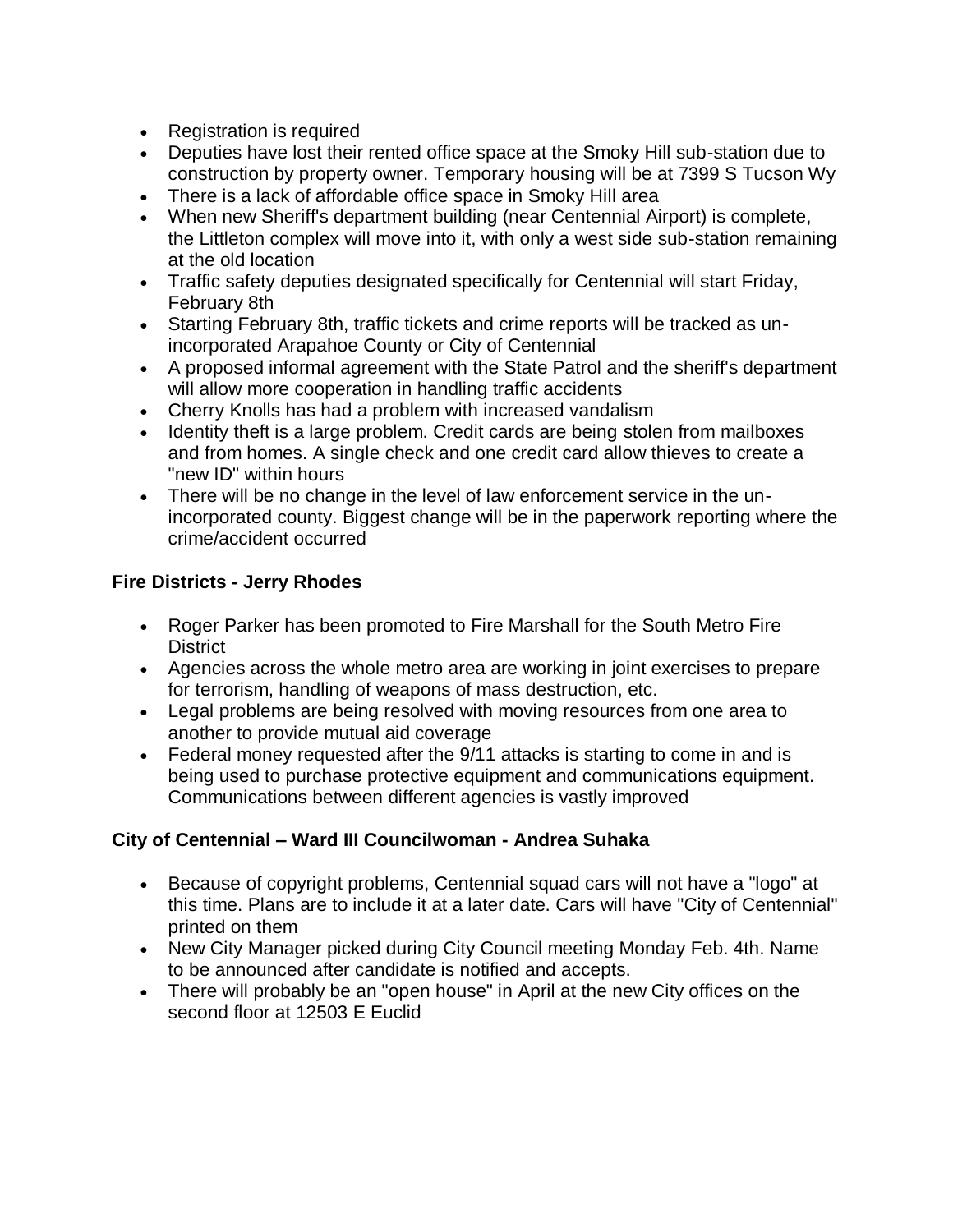### **Arapahoe Parks and Recreation District - Rebecca Nash**

- New swimming pool in Lookout Park at corner of Picadilly & Riviera plans to be open for summer
- A bond issue for the new Recreation Center at Orchard and Buckley is planned for the May election

### **URS Presentation - Don Howell**

- Will function as the City of Centennial's staff for community development and land use services
- Selected in a competitive process by the City Council
- URS has experience in both residential and commercial/government areas, and has been in business since 1904
- Largest engineering design firm in United States, with about 16,000 employees
- Operates in all 50 states, and in 30 countries
- Will be ready for business on February 11th
- Development of a Comprehensive Plan for the City is a priority
- Development in Centennial will have to pay it's own way, no subsidies from tax money
- There will be a series of meetings with developers and with the residents to solicit comments on the process
- URS is on an "incentive" plan and will be graded on performance and management. Evaluation will be done by both citizens and developers. Part of URS's profits are based on this "incentive" evaluation
- URS will review existing procedures and regulations to find ways to improve them
- Want to create atmosphere where citizens feel they are guiding the development of their city, and the developers feel Centennial is a good place to develop
- URS should also be a referral agency for developer plans in un-incorporated Arapahoe County which affect Centennial

# **Discussion of Centennial Airport Issues**

- Shortfall each year is between \$1.5 to \$1.7 million. When considering new security issues, this goes up to about \$2.5 million
- Cost of improvements to allow passenger service is unknown, but the cost may be passed on to the operators of the service
- If passenger service is allowed, federal funding would be re-instated immediately
- An election would be required to institute a taxing district. Probability of passage is not good. Tax rate discussed is about 0.25 mil
- Existing users of airport do not want regular passenger service but are not willing to pay to prevent it
- Of the proposed sources of income, landing fees has no support, fuel taxes are felt to be already too high, and a special taxing district would be the best choice (based on how much the particular neighborhood is impacted)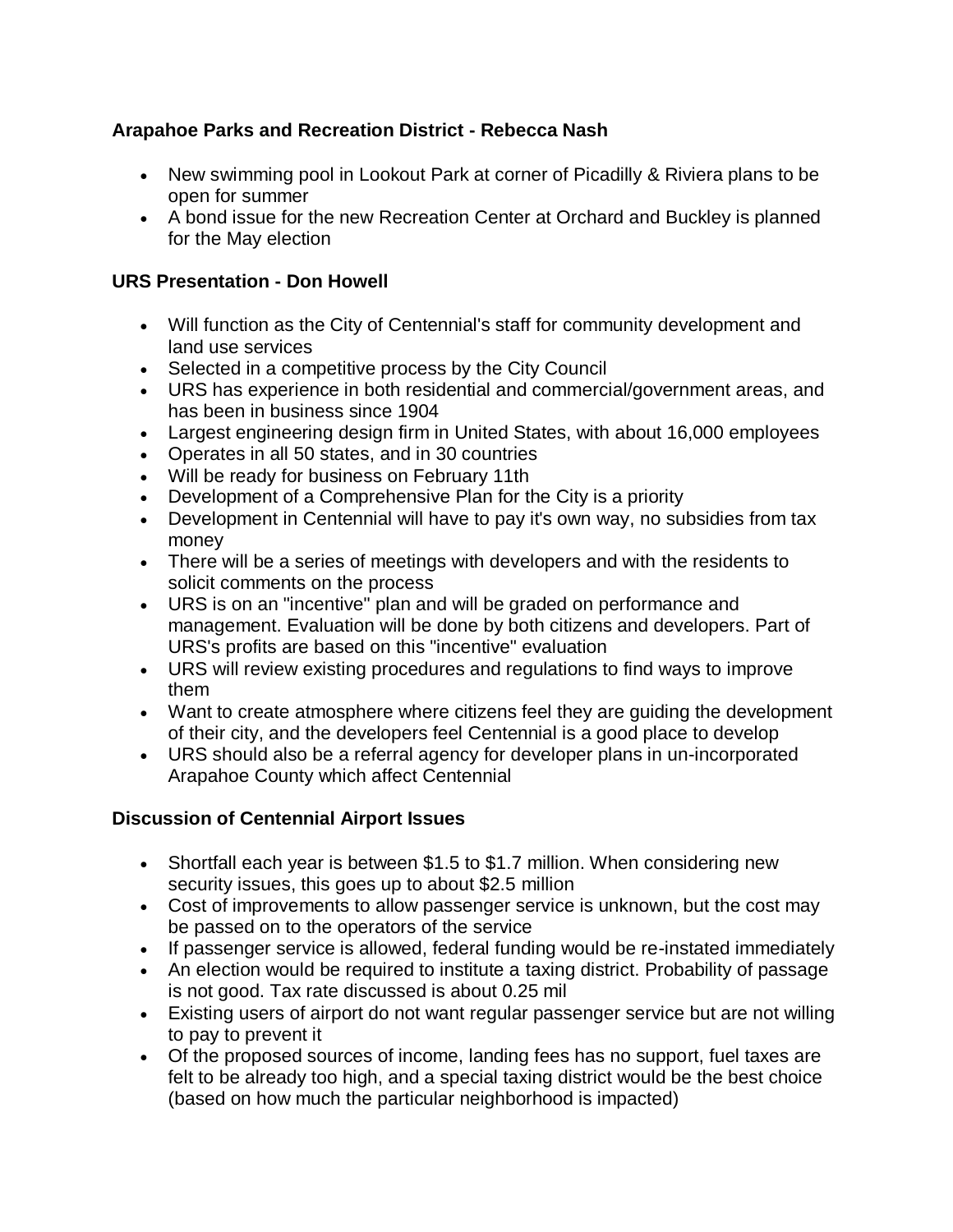- Arapahoe County bonds on airport expire in 2016. It is not known how much money would be available then
- Nine passenger planes would qualify under present noise restrictions
- Everyone should contact their federal senators & representatives and ask that FAA write regulations to match legislation already passed
- Airport may be able to restrict number of passenger flights allowed each day
- Not enough information available yet for CENCON to establish a position on the issue. Reports from the airport committees due March 15th
- A poll on this issue is available on the C-WATCH website **www.c-watchnews.com**

## **Officer Reports - President - Cathy Noon**

- Centura Hospital will give a presentation to CENCON and ACCORD concerning the new hospital at Parker and C-470 (probably in March)
- T-REX, and possibly also RTD Fast-Trax, will give a presentation to both groups also in March
- A "new member" packet will be assembled for any future new CENCON members
- Brad Calbert provided new name tags for each member
- Future meeting may be held in the Centennial city offices. Notice will be provided before the next meeting
- It is essential that a "Plans Review Committee" be established for the developer plans. Volunteers are needed
- One more meeting about the proposed Centennial ordinances on February 7th. Please attend as the City Council really wants your input
- There will be a citizen's ad hoc committee of 18 members to review these ordinances before any action is taken. A report from the committee is due by May 15th
- There are 3 proposed ordinances: noise, large vehicle parking, nuisances

# **- Treasurer - Gerry Cummins**

- Checking account Previous balance: \$929.27
	- Income (dues) \$11.25 Expenses \$0.00 Transfer to Savings \$600.00 Closing Balance \$340.52
- Savings account Previous balance: \$651.46 Transfer from Checking \$600.00 Closing Balance \$1251.46